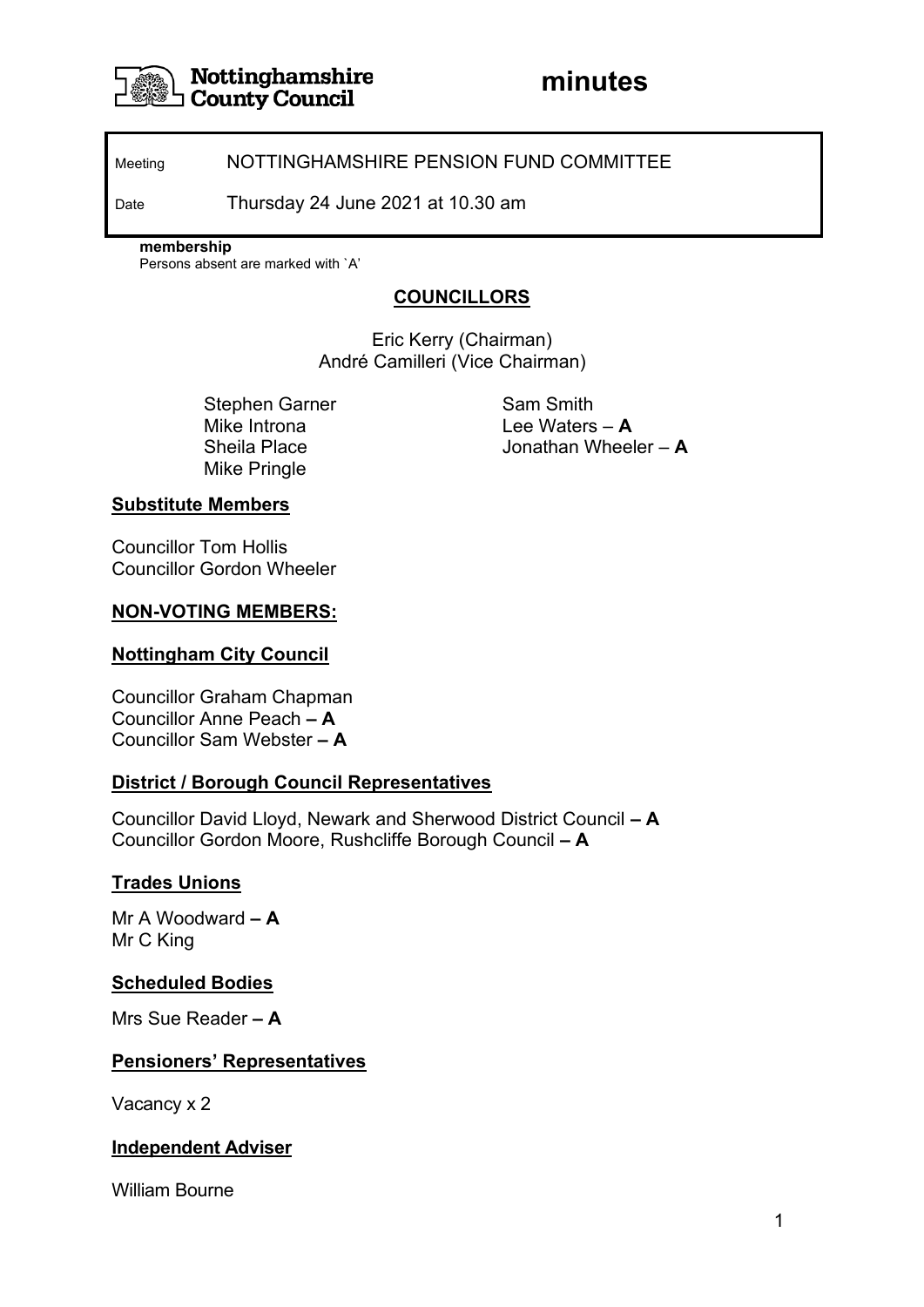## **Officers in Attendance**

| <b>Nigel Stevenson</b> | (Chief Executive's Department) |
|------------------------|--------------------------------|
| Keith Palframan        | (Chief Executive's Department) |
| <b>Tamsin Rabbitts</b> | (Chief Executive's Department) |
| Jon Clewes             | (Chief Executive's Department) |
| Sarah Stevenson        | (Chief Executive's Department) |

### **Investment Managers in Attendance**

**Aberdeen Standard Investments** (Agenda item 12a only)

Jon Holguin Craig Thomson Caroline Casson

**LGPS Central** (Agenda item 12b only)

Gordon Ross Ann-Marie Patterson Elizabeth Bebb Cara Forrest

### **1. TO NOTE THE APPOINTMENT OF THE COUNTY COUNCIL ON 27 MAY 2021 OF COUNCILLOR ERIC KERRY AS CHAIRMAN OF THE COMMITTEE, AND COUNCILLOR ANDRE CAMILLERI AS VICE-CHAIRMAN**

## **RESOLVED 2021/20**

That the appointment by Council on 27 May 2021 of Councillor Eric Kerry as the Chairman of the Committee and Councillor André Camilleri as the Vice-Chairman of the Committee be noted.

## **2. TERMS OF REFERENCE AND MEMBERSHIP**

During discussion on this item:

• A member asked about work that was underway to review the Pension Fund Committee and whether consideration could be given as part of this to extending voting rights on the Committee to include non-County Councillors

## **RESOLVED 2021/21**

- 1. That the Committee's membership and terms of reference be noted.
- 2. That once the meeting calendar has been finalised, the item on the review of the Pension Fund Committee should be reviewed.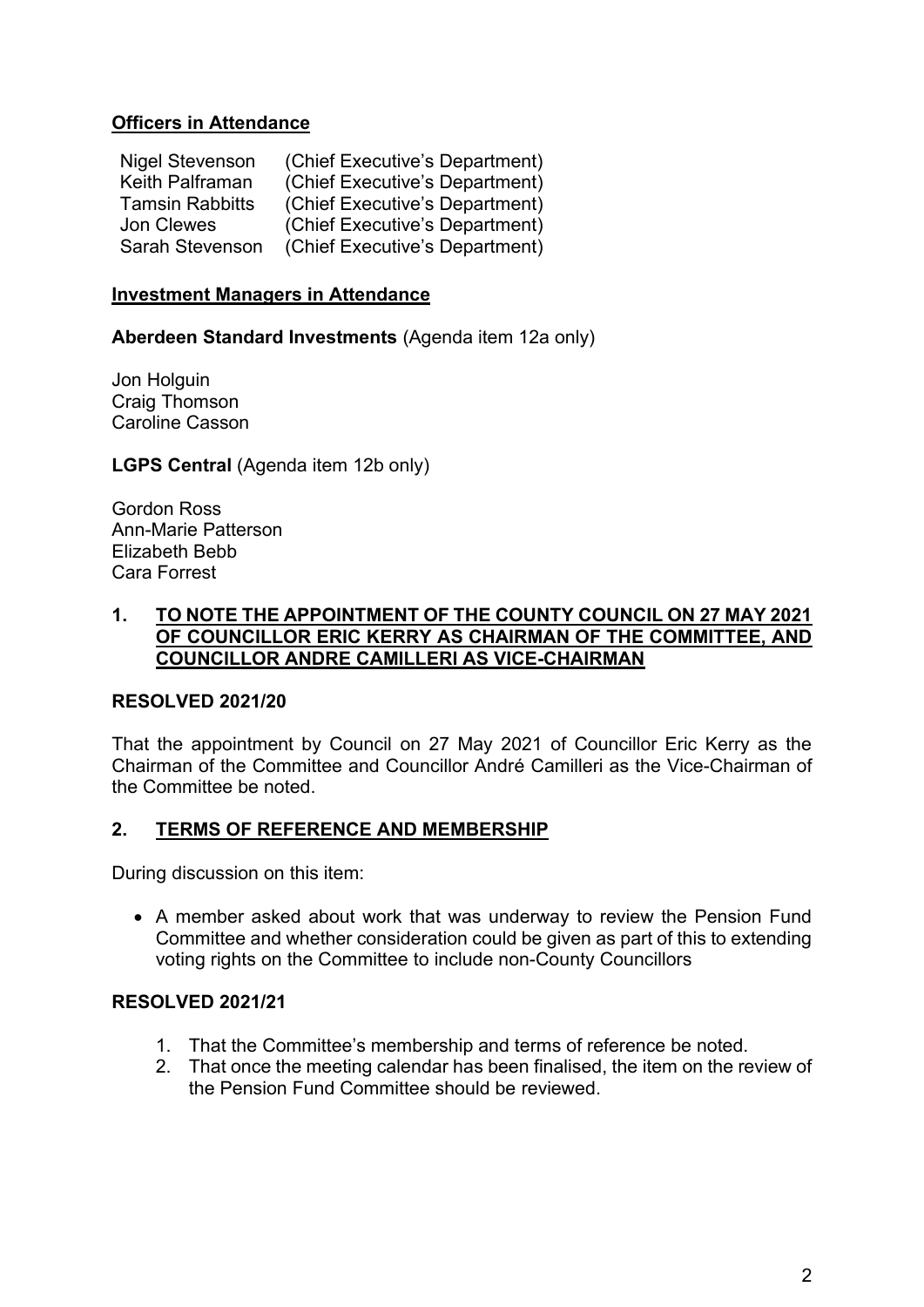# **3. MINUTES OF THE MEETING HELD ON 22 APRIL 2021**

The minutes of the last meeting held on 22 April 2021 were confirmed and signed by the Chair.

# **4. APOLOGIES FOR ABSENCE**

- Councillor Jonathan Wheeler (other reasons) was substituted by Councillor Gordon Wheeler
- Councillor Lee Waters (other reasons) was substituted by Councillor Tom **Hollis**
- Sue Reader, scheduled bodies representative
- Councillor Anne Peach, Nottingham City Council
- Councillor Sam Webster, Nottingham City Council

# **5. DECLARATIONS OF INTEREST BY MEMBERS AND OFFICERS**

No interests were disclosed.

## **6. LOCAL GOVERNMENT PENSION SCHEME – PENSION ADMINISTRATION PERFORMANCE REPORT**

Members considered the report which informed the Nottinghamshire Pension Fund Committee of the work of the Pensions Administration Team for the period 1 April 2020 to 31 March 2021.

During consideration of the item, Committee members:

- Noted that a report would be brought to a future meeting of the Committee reviewing mortality and the impact of COVID-19 on the pension fund
- Referred to capacity within the Pensions Team, the low cost per member performance data, the approved digital improvement plan and whether an increase in the cost per member was required to improve progress on key performance indicators
- Noted an intention to bring a request for additional resources for specific projects and activities to a future meeting of the Committee

# **RESOLVED 2021/022**

That the following items should be added to the Committee's work programme:

- Mortality and the Impact of COVID-19 on the pension fund
- Request for resources projects and activities

# **7. WORK PROGRAMME**

Members considered the report, appended to which was the Committee's current work programme.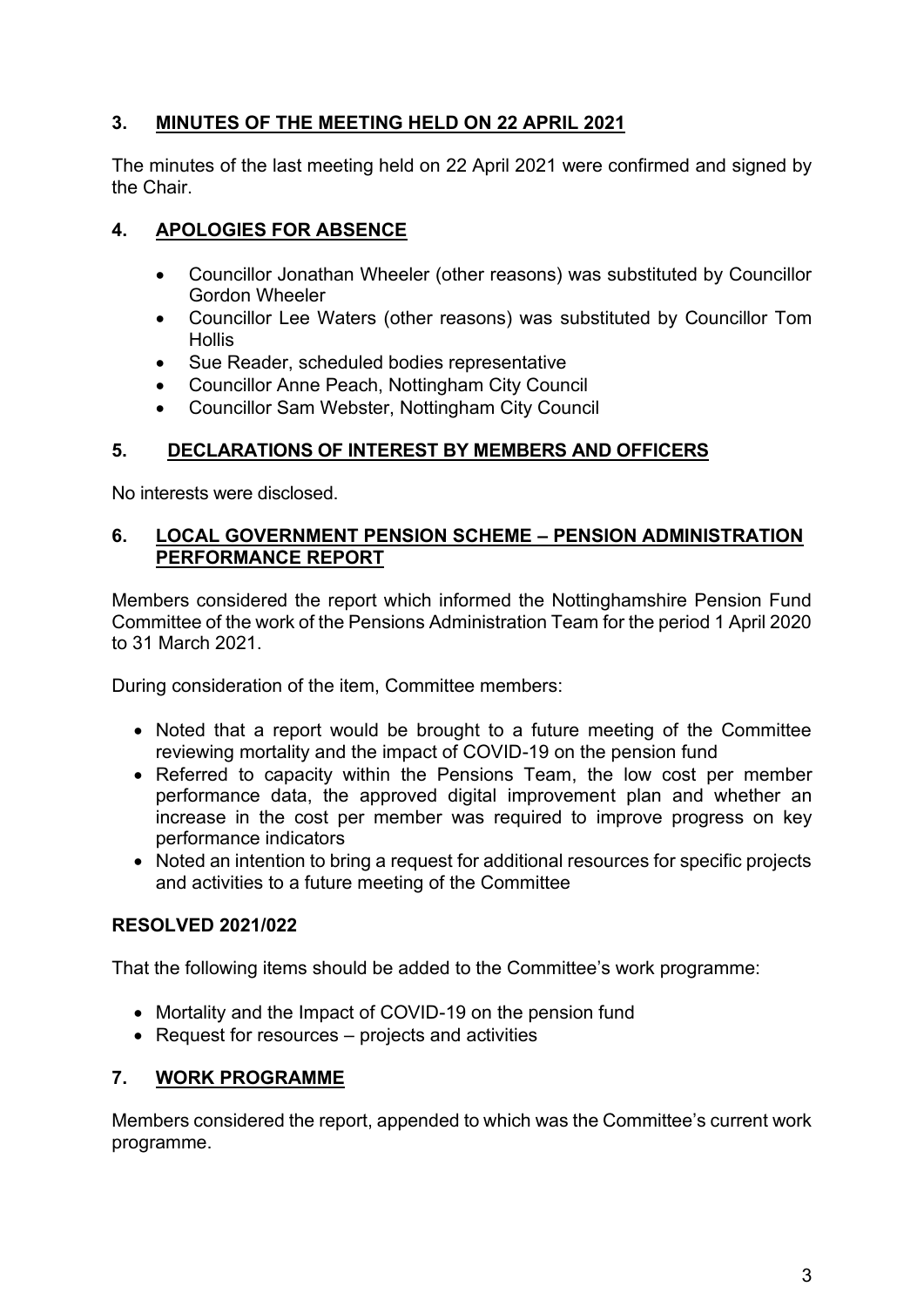During discussion:

• Members asked about opportunities to ensure that investments made on the Pension Fund's behalf were in accordance with its investment beliefs

## **RESOLVED 2021/023**

To approve the Committee's work programme reflecting changes requested in the meeting, and also including:

- Climate risk metrics autumn 2021
- Review of fund strategies to be moved to September 2021
- Review of Investment Strategy including investment criteria and priorities consideration to be given to timing

## **8. INDEPENDENT ADVISER'S REPORT**

The Committee considered the report of its Independent Adviser.

During discussion by Committee members:

• Reference was made to the level of funds in equities, which exceeded the target figure and how moving down towards the target figure could be accelerated

### **RESOLVED 2021/024**

- 1. That the report of the Independent Adviser be noted.
- 2. That a working party meeting be held to consider short term alternative investments for funds held as equities.

### **9. FUND VALUATION AND PERFORMANCE – QUARTER 4**

The report, which considered reducing the allocation to the UK of 35% of listed equities and report on the total value and performance of the Pension Fund to 31 March 2021, was considered by the Committee.

During discussion of the report:

• Members asked whether those benchmarks that were currently used could be reviewed to ensure the most appropriate comparators for measuring the fund's performance.

### **RESOLVED 2021/025**

- 1. That a reduction in the allocation to the UK to 35% of listed equities be approved.
- 2. That consideration be given to updating benchmarks at the next Working Party.